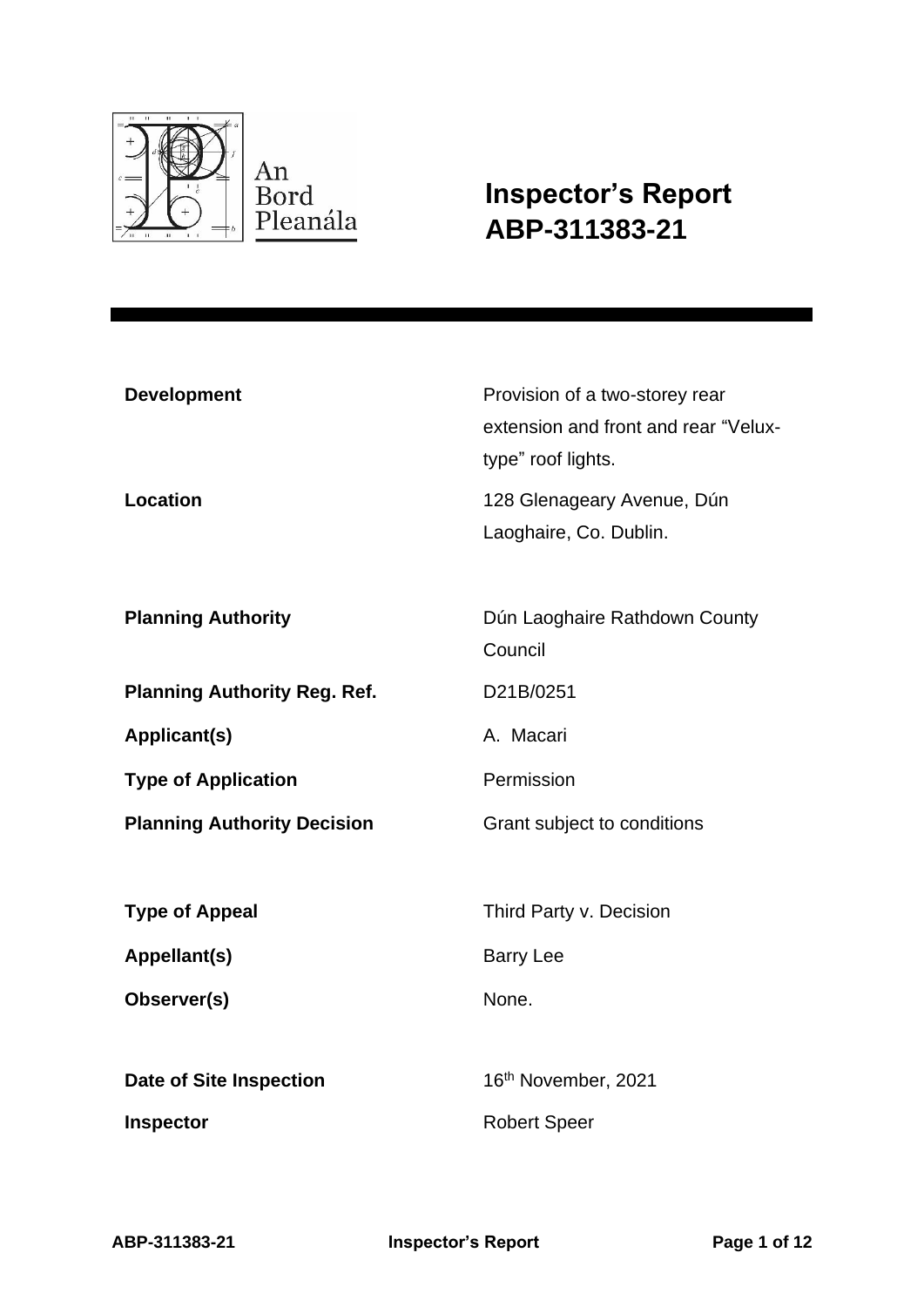## 1.0 **Site Location and Description**

 $1.1.$ The proposed development site is located at No. 128 Glenageary Avenue, Dún Laoghaire, Co. Dublin, in a well-established residential area predominantly characterised by two-storey, semi-detached housing with front & rear garden areas and off-street car parking, where it occupies a position towards the southernmost end of a narrow cul-de-sac that runs parallel to the R118 Regional Road. It has a stated site area of 0.0375 hectares, is rectangular in shape, and is presently occupied by a conventional two-storey, semi-detached dwelling with a single-storey annex to the rear. It is bounded by neighbouring housing to the north and south with the grounds of the Holy Child Community School to the immediate west.

## 2.0 **Proposed Development**

- $2.1.$ The proposed development, as initially submitted to the Planning Authority, consists of the construction of a two-storey extension (floor area:  $41m<sup>2</sup>$ ) to the rear of the existing dwelling house to provide for increased kitchen & dining space and a store on the ground floor with an extended home office and a contemporary 'greenhouse' area at first floor level. The proposal also includes for the insertion of new rooflights into the front and rear roof pitches of the existing house and associated alterations to the internal layout / configuration of the property. External finishes to the proposed extension will include a render to match that of the existing house and obscure glass blocks while a zinc roof will be provided over the home office and a glazed roof to the greenhouse element. Surface water runoff will be drained to a pair of water butts with any overflow directed to a garden pond and / or an on-site soakaway.
- $2.2<sub>1</sub>$ Amended proposals were subsequently submitted in response to a request for further information which revised the design of the proposed extension to provide for the recessing of the first floor level from the northern site boundary, an altered roof profile, and assorted elevational changes.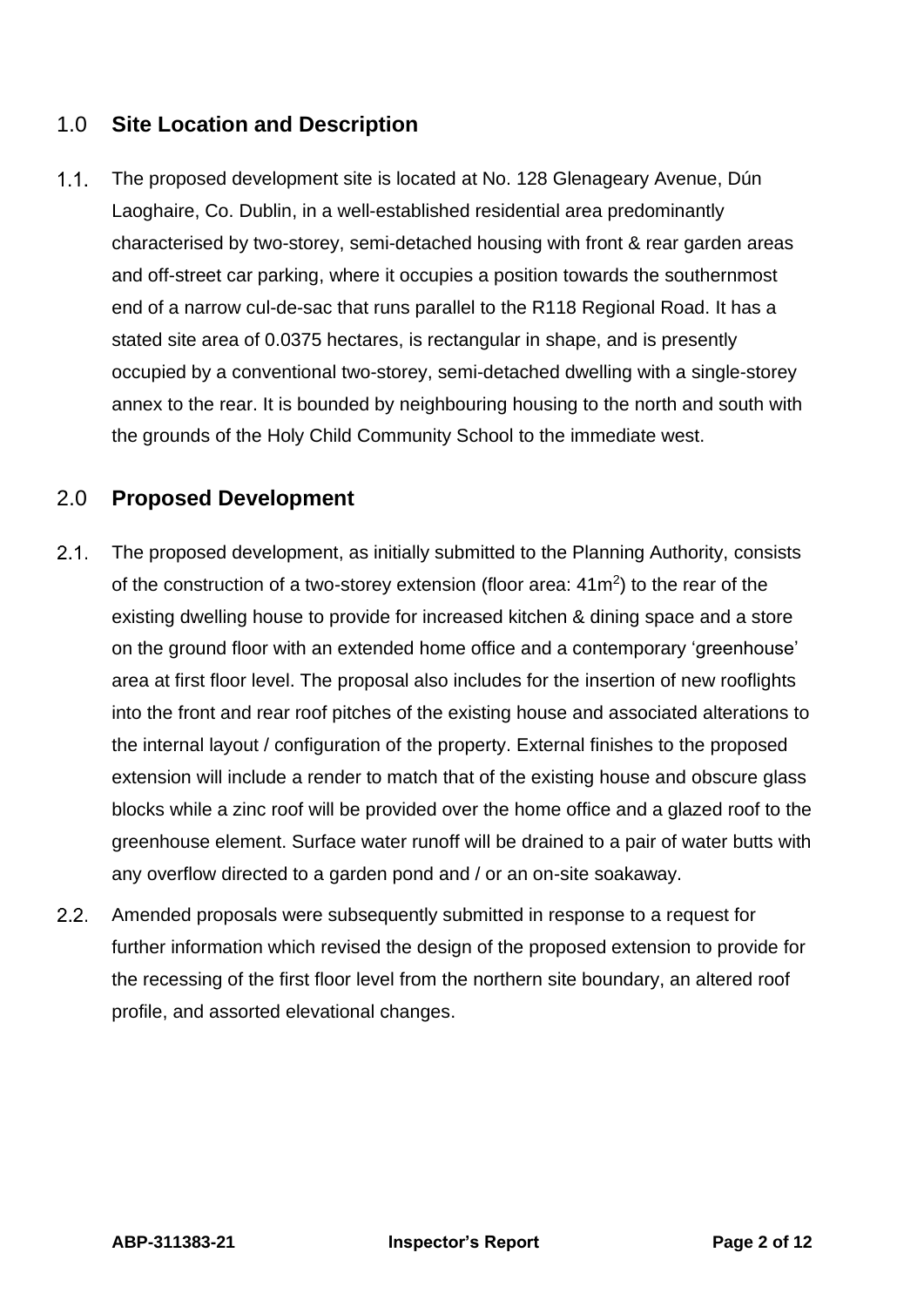# 3.0 **Planning Authority Decision**

### $3.1.$ **Decision**

3.1.1. Following the receipt of a response to a request for further information, on  $23<sup>rd</sup>$ August, 2021 the Planning Authority issued a notification of a decision to grant permission for the proposed development, subject to 6 No. conditions. These conditions are generally of a standardised format and relate to issues including external finishes, surface water drainage, and construction management.

### $3.2.$ **Planning Authority Reports**

### *3.2.1. Planning Reports*

An initial report stated that while the principle of the extension was acceptable, concerns arose as regards the extent of glazing proposed to serve the first floor 'greenhouse' and the potential for increased overlooking of neighbouring properties. It was also considered that the use of obscure glass blocks at first floor level within the southern elevation of the construction could negatively impact on the development potential of the adjacent property. Further concerns arose in relation to the roof profile over the first floor office area and the need to provide details of the proposed roof guttering etc. However, in light of the relatively limited depth of the extension, it was considered that the development would not result in any serious overshadowing of adjacent property and would accord with Section 8.2.3.4(i) of the Development Plan in this regard.

Following consideration of the amended proposals received in response to a request for further information, a final report was prepared which concluded that the proposed development would not detract from the amenities of the area and recommended a grant of permission, subject to conditions.

### *3.2.2. Other Technical Reports*

*Municipal Services Dept., Drainage Planning*: No objection, subject to conditions.

### $3.3.$ **Prescribed Bodies**

None.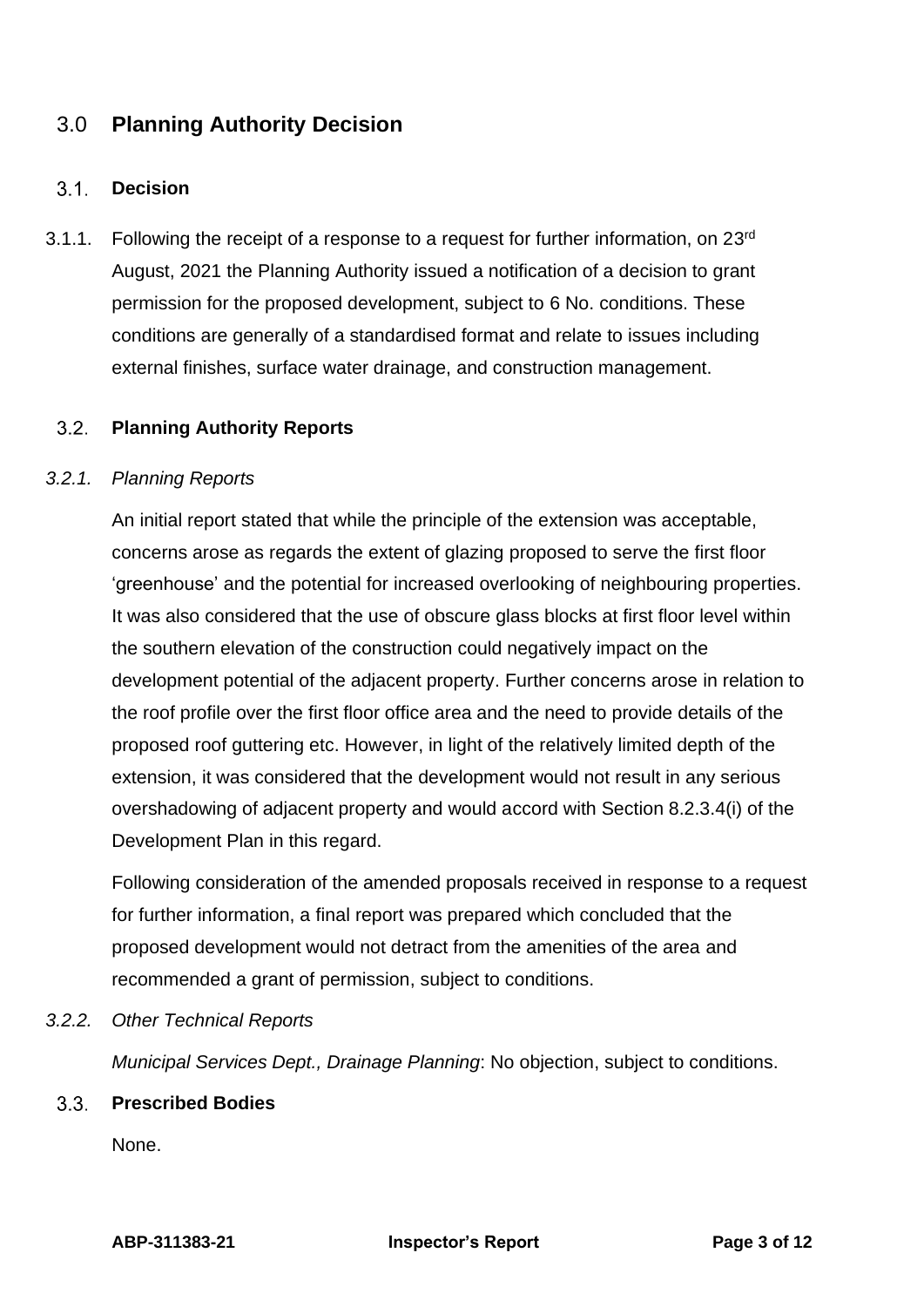### $3.4.$ **Third Party Observations**

- 3.4.1. A total of 2 No. submissions were received from interested third parties and the principal grounds of objection / areas of concern raised therein can be summarised as follows:
	- Detrimental impact on the residential amenity of neighbouring properties by reason of overshadowing / loss of sunlight, overlooking / loss of privacy, overbearing / visual appearance, and the obstruction of views, with an associated devaluation of property.
	- The overall design, scale, height, bulk and massing of the proposal is inappropriate to the site context and out of character with the established pattern of development.
	- The proposal will set an undesirable precedent for further such development.

## 4.0 **Planning History**

None relevant.

### 5.0 **Policy and Context**

### $5.1.$ **Dún Laoghaire Rathdown County Development Plan, 2016-2022:**

*5.1.1. Land Use Zoning:*

The proposed development site is zoned as *'A'* with the stated land use zoning objective '*To protect and-or improve residential amenity'.*

*5.1.2. Other Relevant Sections / Policies:*

*Chapter 8: Principles of Development:*

Section 8.2.3.4: *Additional Accommodation in Existing Built-up Areas: (i) Extensions to Dwellings:*

First floor rear extensions will be considered on their merits, noting that they can often have potential for negative impacts on the amenities of adjacent properties, and will only be permitted where the Planning Authority is satisfied that there will be no significant negative impacts on surrounding residential or visual amenities. In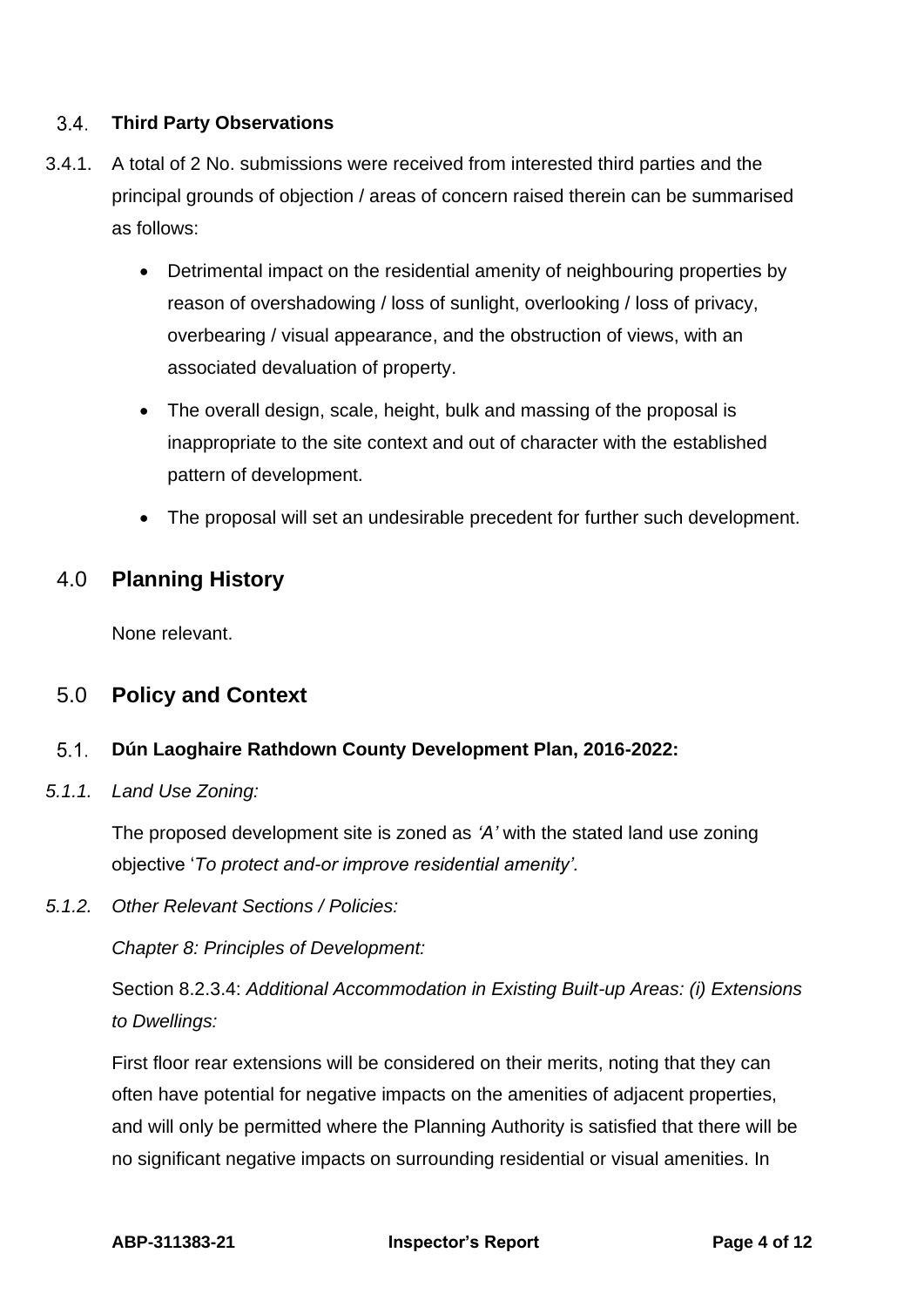determining applications for first floor extensions the following factors will be considered:

- Overshadowing, overbearing and overlooking along with proximity, height and length along mutual boundaries.
- Remaining rear private open space, its orientation and usability.
- Degree of set-back from mutual side boundaries.
- External finishes and design, which shall generally be in harmony with existing.

Ground floor rear extensions will be considered in terms of their length, height, proximity to mutual boundaries and quantum of usable rear private open space remaining.

Section 8.2.3.5: *Residential Development – General Requirements*

### $5.2.$ **Natural Heritage Designations**

- 5.2.1. The following natural heritage designations are located in the general vicinity of the proposed development site:
	- The Dalkey Coastal Zone and Killiney Hill Proposed Natural Heritage Area (Site Code: 001206), approximately 1.4km southeast of the site.
	- The Dalkey Island Special Protection Area (Site Code: 004172), approximately 2.7km east of the site.
	- The Rockabill to Dalkey Island Special Area of Conservation (Site Code: 003000), approximately 3.0km east of the site.

### $5.3.$ **EIA Screening**

5.3.1. Having regard to the minor nature and scale of the development proposed, the site location in an established built-up area outside of any protected site and the nature of the receiving environment, the limited ecological value of the lands in question, the availability of public services, and the separation distance from the nearest sensitive location, there is no real likelihood of significant effects on the environment arising from the proposed development. The need for environmental impact assessment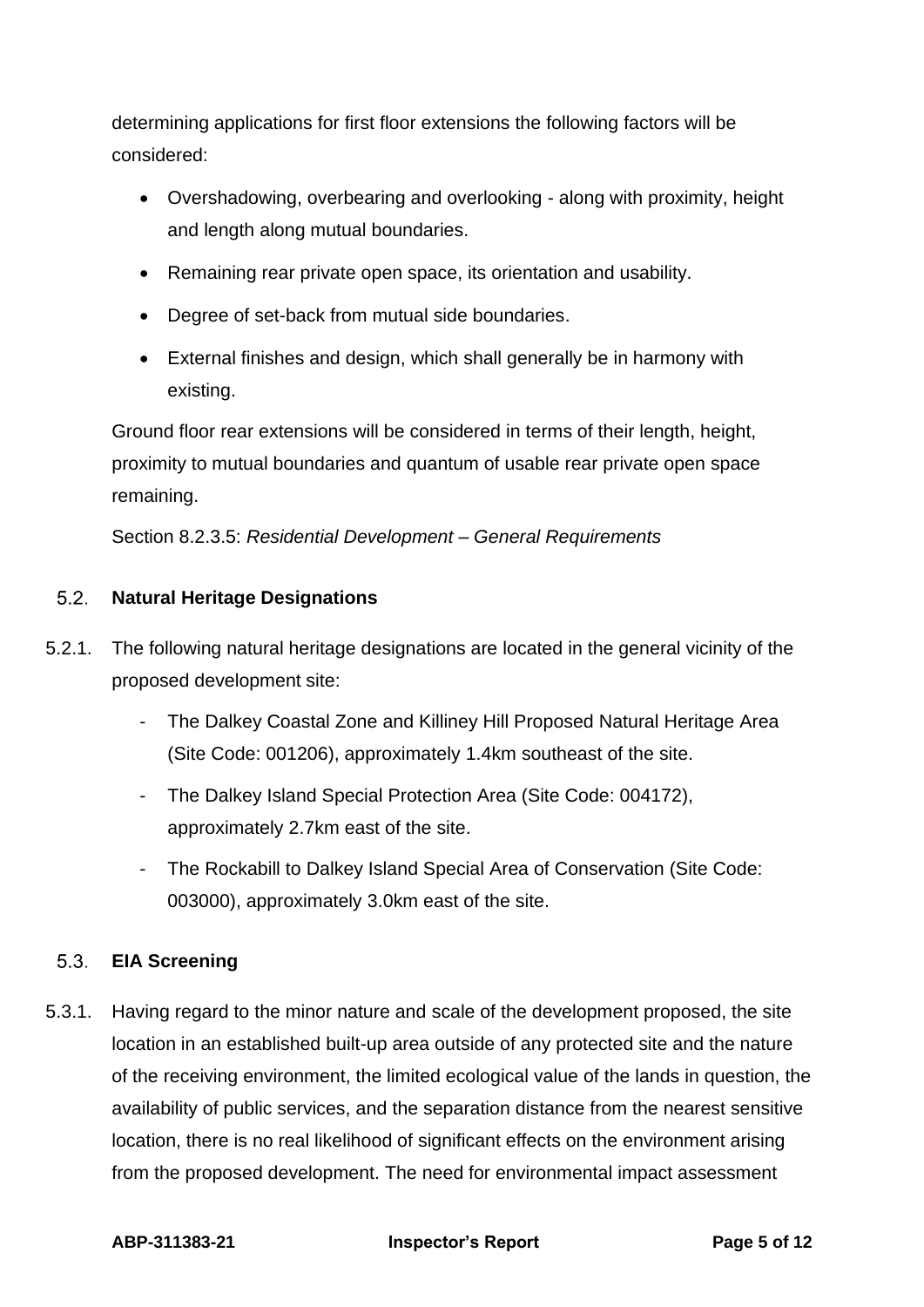can, therefore, be excluded at preliminary examination and a screening determination is not required.

# 6.0 **The Appeal**

### $6.1.$ **Grounds of Appeal**

- The design of the proposed development and its consequential impact on the residential amenity of neighbouring property is not consistent with the applicable land use zoning objective which seeks '*To protect and-or improve residential amenity'.*
- Due to the overall design, height, scale, form, and positioning of the proposed development, it will have a detrimental impact on the residential amenity of the neighbouring property to the immediate north by reason of overshadowing / loss of sunlight.
- The overbearing nature / appearance of the construction will detract from the amenity of neighbouring properties.
- The design of the proposed extension, with particular reference to the inclusion of the first floor 'greenhouse' element, will result in overlooking of neighbouring properties with an associated loss of privacy.
- The overall design, scale, height, bulk and finish of the proposal is inappropriate to the site context and out of character with the established pattern of development.

### $6.2.$ **Applicant Response**

None.

### $6.3.$ **Planning Authority Response**

• States that the grounds of appeal do not raise any new matter which, in the opinion of the Planning Authority, would justify a change of attitude to the proposed development.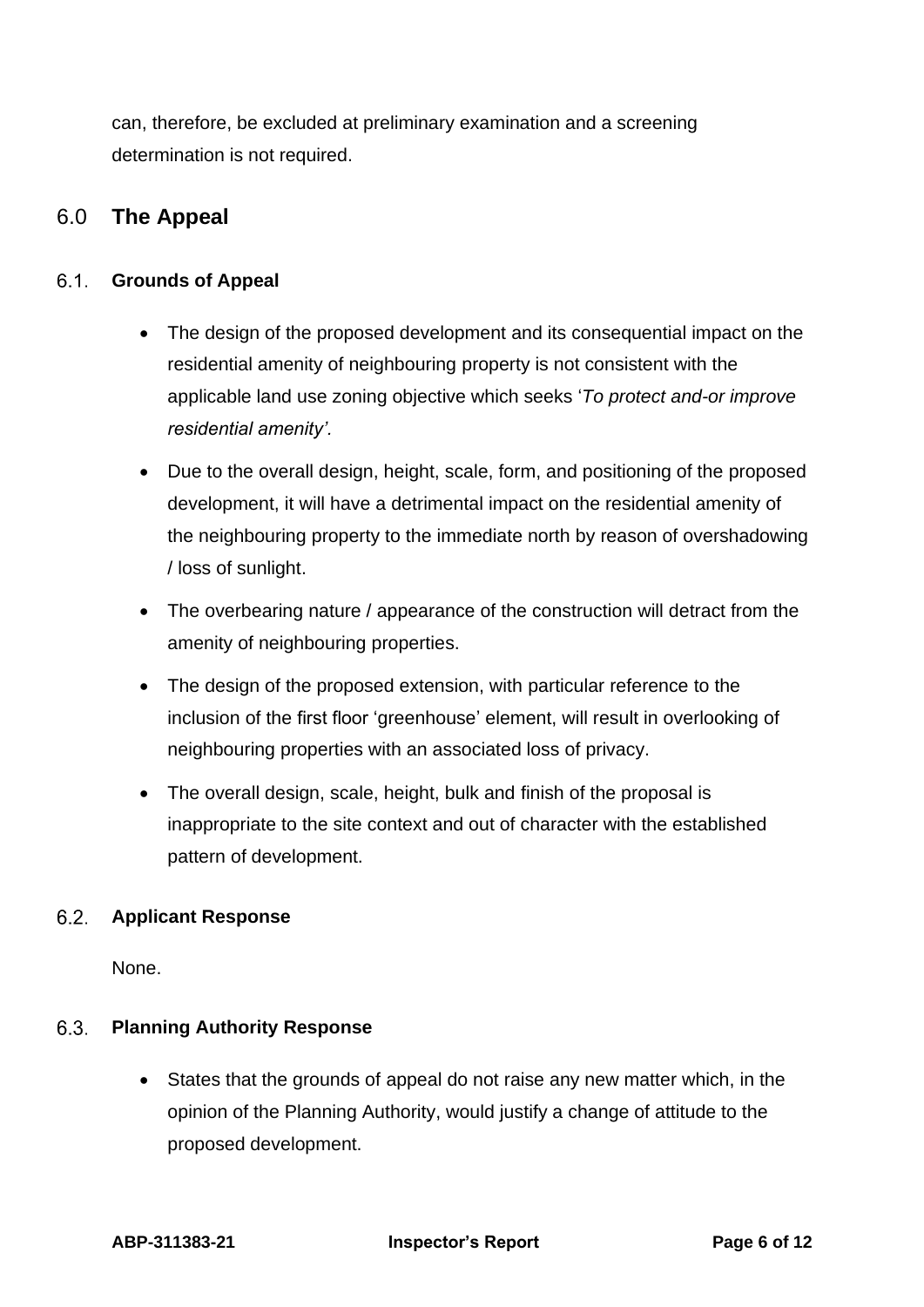### **Observations** 6.4.

None.

### $6.5.$ **Further Responses**

None.

## 7.0 **Assessment**

- $7.1.$ From my reading of the file, inspection of the site and assessment of the relevant policy provisions, I conclude that the key issues raised by the appeal are:
	- Overall design and layout / visual impact
	- Impact on residential amenity
	- Appropriate assessment

These are assessed as follows:

### **Overall Design and Layout / Visual Impact:**

- 7.2.1. The proposed development consists of the demolition of a single-storey annex to the rear of the existing dwelling house followed by the construction of a new two-storey rear extension in addition to the installation of rooflights to the front and rear of the main residence and associated alterations to the internal configuration of the property. In this regard, it is of relevance to note that all aspects of the proposed works, with the exception of a single rooflight within the front roof pitch, will be located to the rear of the dwelling and will not be visible from the public road.
- 7.2.2. Concerns have been that the overall design, massing, and external finish of the proposed extension, with particular reference to the extent by which it will project beyond the rear elevation of the main house and the inclusion of the first floor 'greenhouse' element, will be out of character with the existing property and the pattern of development on neighbouring lands. In effect, the case has also been put forward that the proposed extension will amount to a visually incongruous and discordant feature (when viewed from the rear gardens of neighbouring properties) which will detract from the visual amenity of the wider area whilst also setting an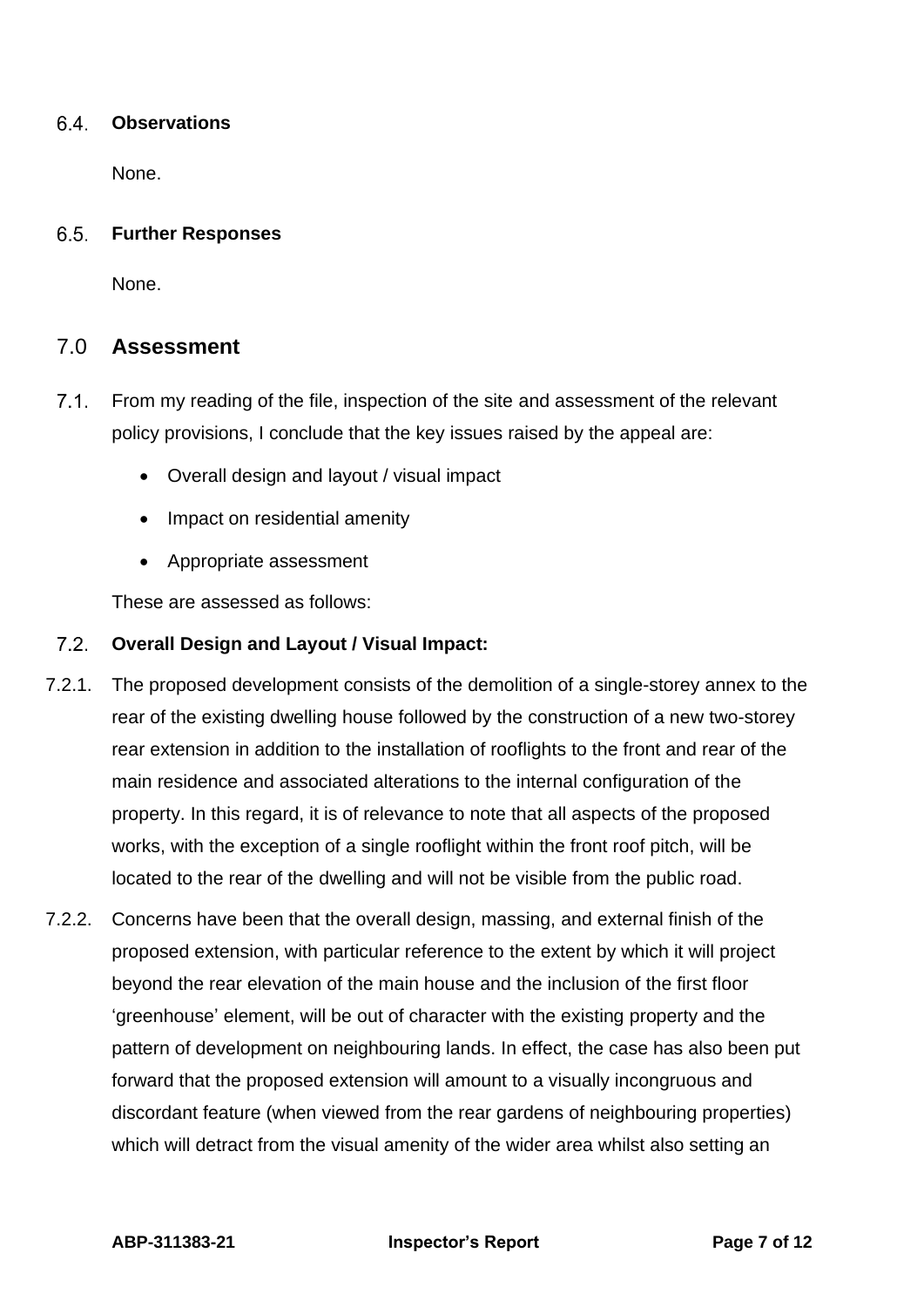undesirable precedent for further such development given the absence of any comparable construction in the general vicinity.

- 7.2.3. Considering that the extension will be sited to the rear of the existing dwelling house and will not be visible from the public road, in my opinion, the proposed development cannot reasonably be considered to detract in any material sense from the overall character, streetscape or visual amenity of the wider area. Whilst I would concede that the design of the rear extension, with particular reference to its roof profile and the proposed 'greenhouse' element, differs from the single storey additions to the rear of the other semi-detached properties along Glenageary Avenue, any such difference is not in itself sufficient grounds to refuse permission. Opinions may vary as to the architectural merits or otherwise of a particular development when viewed from adjacent properties, however, this must be distinguished from more discernible impacts on amenity such as an excessively overbearing appearance. A private individual does not have a right to a view and whilst a particular aspect from a property is desirable, it is not definitive nor is it a legal entitlement and, therefore, I am of the opinion that the proposed development will not seriously injure the visual amenities of property in the vicinity solely on the basis that some parties may find the outward appearance of the new extension objectionable.
- 7.2.4. On balance, having regard to the nature, design, scale and height of the proposed development, with particular reference to its positioning relative to the public roadway, and the specifics of the site context, I am satisfied that the overall design of the proposed extension is acceptable and will not significantly detract or otherwise seriously injure the visual amenities of the wider area.

### $7.3.$ **Impact on Residential Amenity:**

7.3.1. In assessing the potential for a loss of light or overshadowing, consideration must be given to the specifics of the site context, including the height, orientation and separation of the structures concerned as well as their relationship to one another. In this regard, it should be noted in the first instance that the subject site is generally aligned along an east-west axis with the neighbouring housing to the immediate north and south following the same building line, the effect of which is that the rear gardens and elevations of the existing properties receive most of their direct sunlight in the afternoon and evening. It is also of relevance to note the limited separation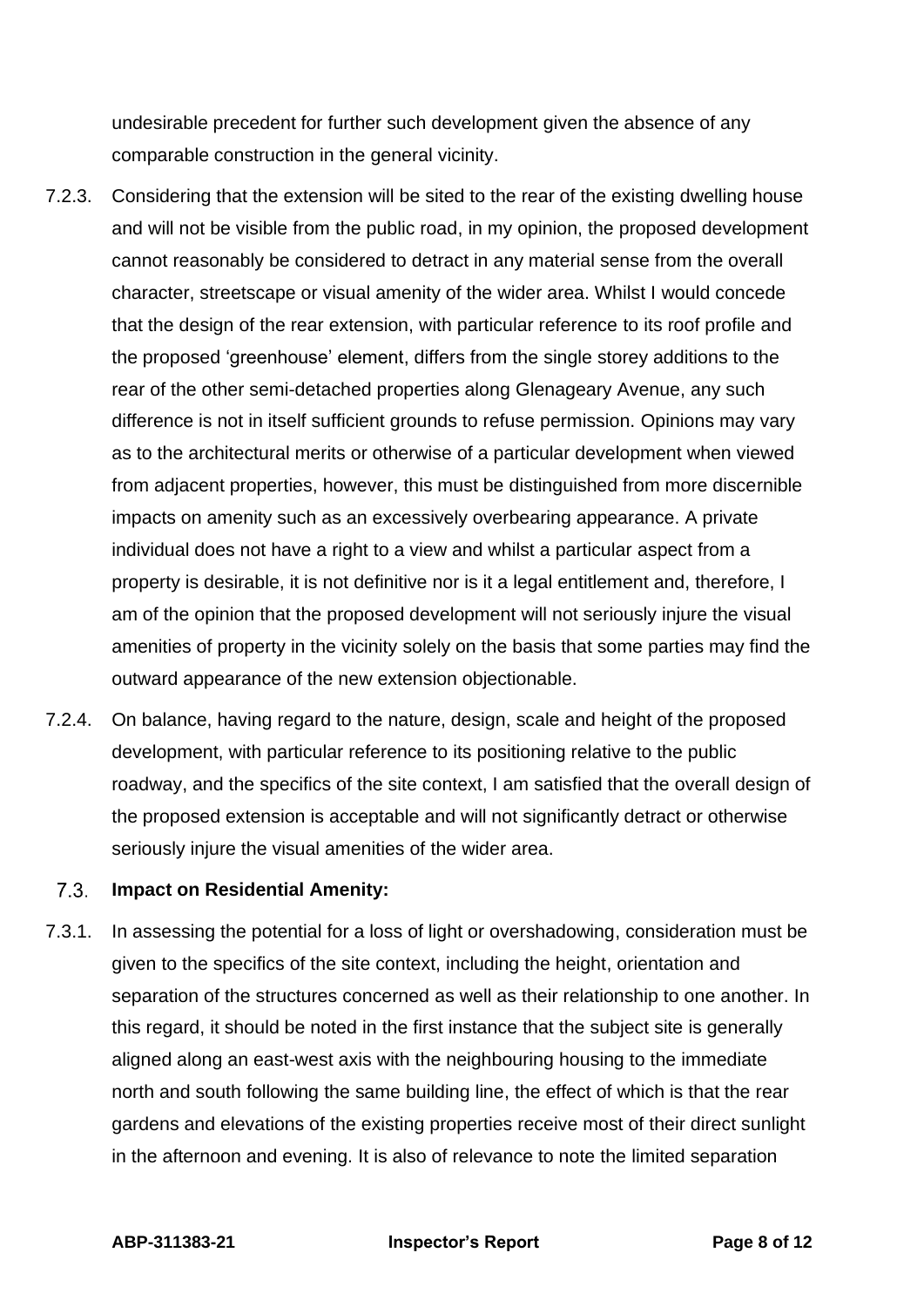distance between each pairing of the semi-detached houses and their close proximity / positioning relative to the intervening site boundaries. With respect to the design of the proposed extension (as amended in response to the request for further information), key considerations include its projection for a distance 2.9m from the rear (western) façade of the existing house along the shared boundaries, the overall height of the construction at c. 6m, and the recessing of the first floor level by 600mm and 1,020mm from the northern and southern site boundaries respectively.

- 7.3.2. Having reviewed the available information, and following a site inspection, I would accept that the proposed construction, by reason of its overall height and positioning alongside the site boundary, could potentially detract to some extent on the levels of sunlight / daylight presently received by the rear of the neighbouring property to the immediate north at No. 127 Glenageary Avenue. However, I would suggest that any such impact must be taken in context given that the subject site is located in a builtup urban area where some degree of overshadowing from structures such as house extensions, garages, sheds, and boundary walls would not be unexpected. Cognisance must also be taken of the significance of any such impact arising and its overall effect on the broader enjoyment and / or residential amenity of the property in question.
- 7.3.3. In my opinion, any additional overshadowing / loss of light attributable to the ground floor element of the proposed extension will have a minimal impact on the amenity of the appellant's property when compared to that already associated with the intervening boundary wall and the broadly comparable height of the ground floor construction. In support of such a conclusion, it is notable for comparison purposes that there is no requirement for a ground floor extension constructed by way of exempted development pursuant to Class 1 of Part 1 of Schedule 2 of the Planning and Development Regulations, 2001, as amended, to be recessed away from the adjacent site boundary.
- 7.3.4. In relation to the first floor extension, although this element of the proposal will likely have a more noticeable impact in terms of increased overshadowing / shading of the rear of the adjacent property, I am inclined to conclude that as the rear elevation of that dwelling and the broader expanse of its garden area will continue to receive a significant amount of direct sunlight / daylight throughout much of the day, and as any loss of light / overshadowing will be of a relatively limited extent and duration,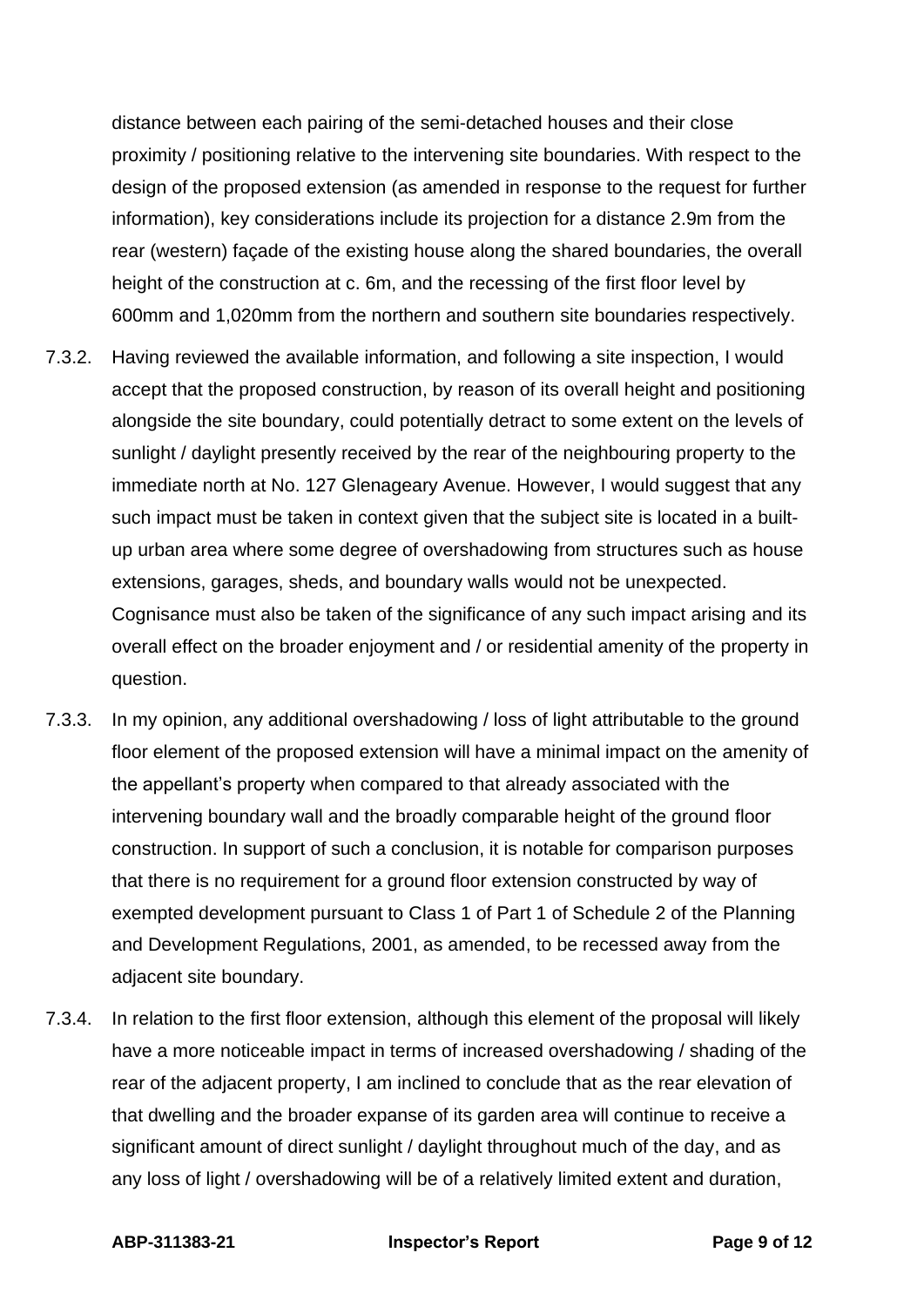the proposed development will not unduly impact on the residential amenity of that property by reason of overshadowing to such an extent as to warrant a refusal of permission.

- 7.3.5. With respect to the potential for the overlooking of neighbouring properties, I would refer the Board to the amended proposals received by the Planning Authority on 30<sup>th</sup> July, 2021 in response to the request for further information which provide for the following:
	- The substitution of the glass blockwork originally proposed in the south-facing elevation of the first floor 'greenhouse' with a single window of a reduced size which is to be glazed in opaque glass.
	- The glazing of all the first floor fenestration within 2m of the site boundary, as well as the lower set of horizontal window panes within the principal westfacing elevation of the first floor 'greenhouse', in opaque glass.
- 7.3.6. Accordingly, when taken in combination with the absence of any windows in the northern elevation, and noting the extent of clear glazing proposed at first floor level when compared to that already in place within the rear elevation of the existing dwelling, I am satisfied that the proposal will not give rise to any significant additional overlooking of adjacent property.
- 7.3.7. With regard to the overall scale, siting and proximity of the proposed extension relative to neighbouring residences, with particular reference to the two-storey element of the construction, and the suggestion that the proposal will be somewhat overbearing or domineering in appearance when viewed from within the confines of adjacent properties, having considered the site context, the specifics of the design as submitted, and noting that there are multiple examples of similar such extensions having been permitted elsewhere to the rear of comparable properties, it is my opinion that the proposal is neither out of scale nor excessive and will not result in an unacceptably overbearing visual aspect or appearance.
- 7.3.8. Therefore, on balance, given the site context, with particular reference to the location in a built-up urban area, I am satisfied that the overall design, scale and form of the proposed development will not give rise to any significant detrimental impact on the residential amenity of neighbouring property by reason of overlooking, overshadowing, loss of daylight / sunlight, or an unduly overbearing appearance.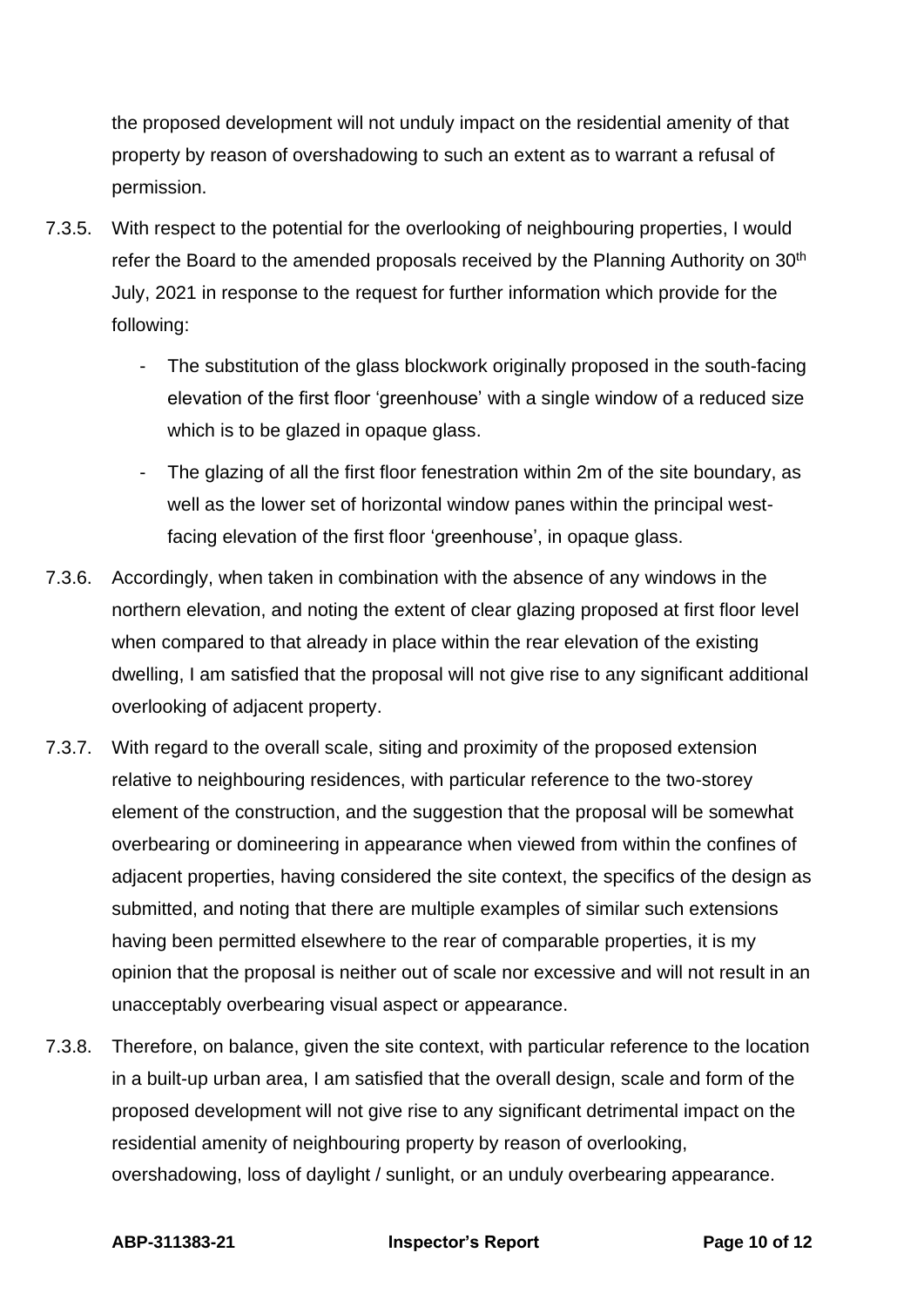### $7.4.$ **Appropriate Assessment:**

7.4.1. Having regard to the minor nature and scale of the development under consideration, the site location within an existing built-up area outside of any protected site, the nature of the receiving environment, the availability of public services, and the proximity of the lands in question to the nearest European site, it is my opinion that no appropriate assessment issues arise and that the development would not be likely to have a significant effect, either individually or in combination with other plans or projects, on any Natura 2000 site.

## 8.0 **Recommendation**

 $8.1.$ Having regard to the foregoing, I recommend that the decision of the Planning Authority be upheld in this instance and that permission be granted for the proposed development for the reasons and considerations, and subject to the conditions, set out below:

## 9.0 **Reasons and Considerations**

 $9.1.$ Having regard to the provisions of the Dún Laoghaire-Rathdown County Development Plan 2016-2022, and to the scale, form and design of the proposed development, it is considered that, subject to compliance with the conditions set out below, the proposed development would not seriously injure the visual amenities of the area or the residential amenities of property in the vicinity. The proposed development would, therefore, be in accordance with the proper planning and sustainable development of the area.

## 10.0 **Conditions**

1. The development shall be carried out and completed in accordance with the plans and particulars lodged with the application, as amended by the further plans and particulars submitted on the 30<sup>th</sup> day of July, 2021, except as may otherwise be required in order to comply with the following conditions. Where such conditions require details to be agreed with the planning authority, the developer shall agree such details in writing with the planning authority prior